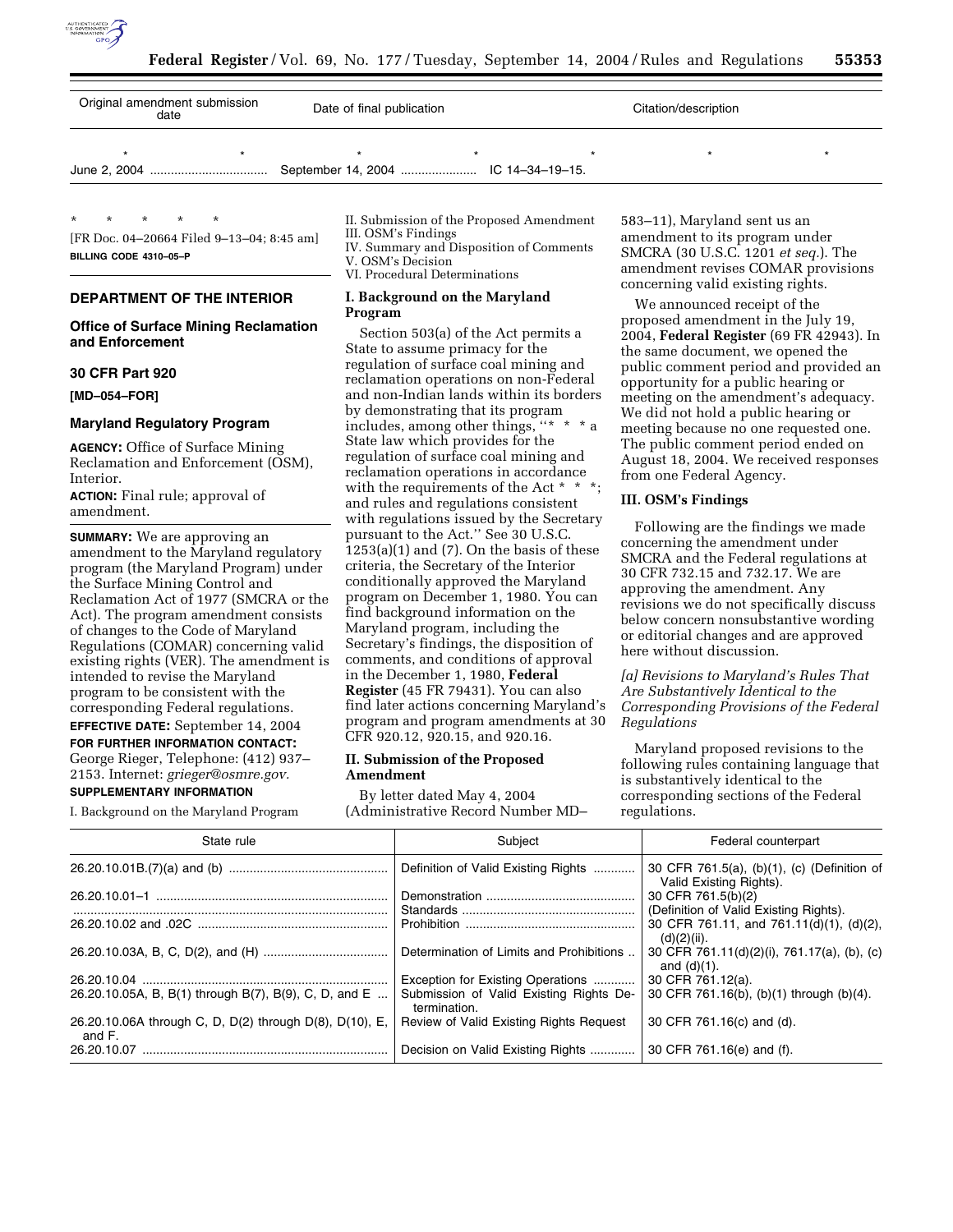Because these proposed rules contain language that is substantively identical to the corresponding Federal regulations, we find that they are no less effective than the corresponding Federal regulations and can be approved.

# *[b] Revisions to Maryland's Rules That Are Not the Same as the Corresponding Provisions of the Federal Regulations*

1. COMAR 26.20.10.05B(8) is amended to provide as follows:

(8) Documentation that, if the coal interests have been severed from other property interests, that the owners of other property interests in the land to which the request pertains have been notified and provided an opportunity to comment on the validity of the property rights claimed in the request within 30 days of the notice.

The counterpart Federal provision at 30 CFR 761.16(b)(1)(viii) does not provide a specific time limit for the comment period on the validity of the property rights claimed. Rather, 30 CFR  $761.16(b)(1)(viii)$  provides for "a reasonable opportunity'' for the owners of other property interests in the land to which the request pertains to comment on the validity of the property rights claims. We find that Maryland's proposed 30-day comment period is reasonable and is, therefore, no less effective than the Federal regulations at 30 CFR 761.16(b)(1)(viii) and can be approved.

2. COMAR 26.20.10.06D is amended to provide that upon receipt of the Bureau notification that the request for a VER determination is complete, the requestor shall cause a notice to appear in a newspaper of general circulation in the county in which the land is located. The notice shall contain, at D.(1), ''A heading of 'Notice of Request for Valid Existing Rights Determination.' '' The Federal regulations at 30 CFR 761.16(d)(1) provide the requirement that a notice be published in a newspaper to inform the public of the submittal of a complete application for a VER determination and requesting public comment. The Federal regulations at 30 CFR 761.16(d)(1) also specify the minimum requirements of the notice. There is no Federal counterpart to the proposed Maryland provision at 26.20.10.06D(1). However, we find that proposed 26.20.10.06D(1) is not inconsistent with the Federal regulations at 30 CFR 761.16(d)(1) and can be approved.

3. COMAR 26.20.10.06D is amended to provide that upon receipt of the Bureau notification that the request for a VER determination is complete, the requestor shall cause a notice to appear in a newspaper of general circulation in

the county in which the land is located. The notice shall contain, at D.(9), ''[a] statement that interested persons may obtain a 30 day extension of the comment period upon written request to the bureau.'' The counterpart Federal provision at 30 CFR 761.16(d)(1)(vii) provides that the notice shall contain a statement that interested persons may obtain a 30-day extension of the comment period upon request. The Federal provision at 30 CFR 761.16(d)(1)(vii) does not provide that such a request be in writing. However, we find that Maryland's requirement that such requests be in writing is reasonable and does not render the Maryland program less effective than the Federal regulations at 30 CFR 761.16(d)(1)(vii) and can be approved.

# **IV. Summary and Disposition of Comments**

#### *Public Comments*

We asked for public comments on the amendment (Administrative Record Number MD–583–13). There were no comments.

### *Federal Agency Comments*

Under 30 CFR 732.17(h)(11)(i) and section 503(b) of SMCRA, we requested comments on the amendment from various Federal agencies with an actual or potential interest in the Maryland program (Administrative Record Number MD–583–12). We received a response from one Federal agency, which is addressed below.

### *Environmental Protection Agency (EPA) Concurrence and Comments*

Under 30 CFR 732.17(h)(11)(i) and (ii), we are required to get a written concurrence from EPA for those provisions of the program amendment that relate to air or water quality standards issued under the authority of the Clean Water Act (33 U.S.C. 1251 *et seq.*) or the Clean Air Act (42 U.S.C. 7401 *et seq.*). None of the revisions that Maryland proposed to make in this amendment pertain to air or water quality standards. Therefore, we did not ask EPA to concur on the amendment.

Under 30 CFR 732.17(h)(11)(i), we requested comments on the amendment from EPA (Administrative Record Number MD–583–12). By letter dated July 29, 2004, EPA stated that it had reviewed the proposed amendment and had determined that there are no apparent inconsistencies with the Clean Water Act or other statutes under the jurisdiction of the EPA and had no comments on the amendment (Administrative Record Number MD– 583–14).

#### **V. OSM's Decision**

Based on the above findings, we are approving the amendment that Maryland forwarded to us on May 4, 2004.

To implement this decision, we are amending the Federal regulations at 30 CFR part 920, which codify decisions concerning the Maryland program. We find that good cause exists under 5 U.S.C. 553(d)(3) to make this final rule effective immediately. Section 503(a) of SMCRA requires that Maryland's program demonstrate that it has the capability of carrying out the provisions of the Act and meeting its purposes. Making this regulation effective immediately will expedite that process. SMCRA requires consistency of Maryland and Federal standards.

#### **VI. Procedural Determinations**

#### *Executive Order 12630—Takings*

In this rule, the State is adopting valid existing rights standards that are similar to the standards in the Federal definition at 30 CFR 761.5. Therefore, this rule has the same takings implications as the Federal valid existing rights regulations. The takings implications assessment for the Federal valid existing rights rule appears in Part XXIX.E of the preamble to that rule. See 64 FR 70766, 70822–27, December 17, 1999.

### *Executive Order 12866—Regulatory Planning and Review*

This rule is exempt from review by the Office of Management and Budget under Executive Order 12866.

### *Executive Order 12988—Civil Justice Reform*

The Department of the Interior has conducted the reviews required by section 3 of Executive Order 12988 and has determined that this rule meets the applicable standards of subsections (a) and (b) of that section. However, these standards are not applicable to the actual language of State regulatory programs and program amendments because each program is drafted and promulgated by a specific State, not by OSM. Under sections 503 and 505 of SMCRA (30 U.S.C. 1253 and 1255) and the Federal regulations at 30 CFR 730.11, 732.15, and 732.17(h)(10), decisions on proposed State regulatory programs and program amendments submitted by the States must be based solely on a determination of whether the submittal is consistent with SMCRA and its implementing Federal regulations and whether the other requirements of 30 CFR Parts 730, 731, and 732 have been met.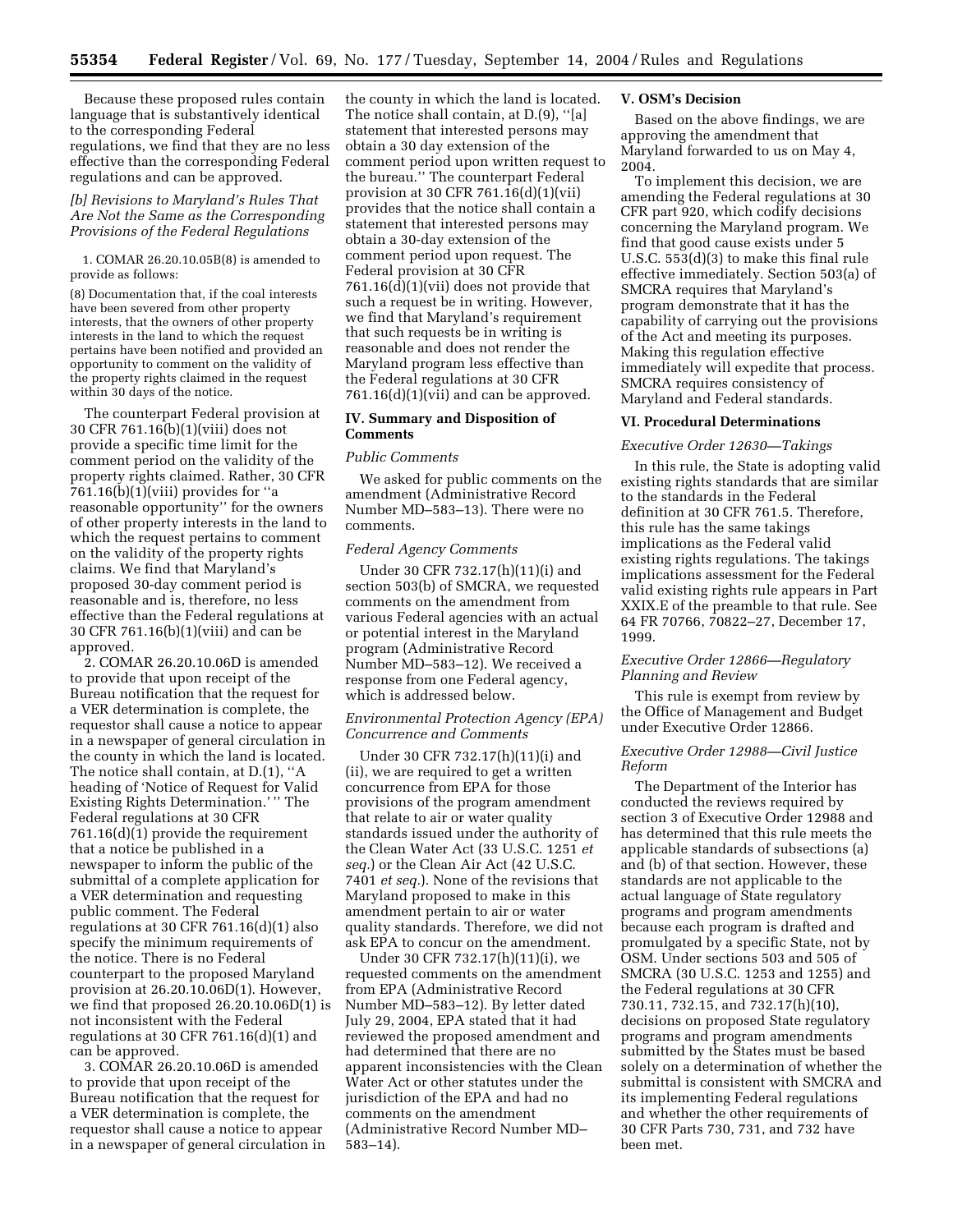### *Executive Order 13132—Federalism*

This rule does not have Federalism implications. SMCRA delineates the roles of the Federal and State governments with regard to the regulation of surface coal mining and reclamation operations. One of the purposes of SMCRA is to ''establish a nationwide program to protect society and the environment from the adverse effects of surface coal mining operations.'' Section 503(a)(1) of SMCRA requires that State laws regulating surface coal mining and reclamation operations be ''in accordance with'' the requirements of SMCRA, and section 503(a)(7) requires that State programs contain rules and regulations ''consistent with'' regulations issued by the Secretary pursuant to SMCRA.

# *Executive Order 13175—Consultation and Coordination With Indian Tribal Governments*

In accordance with Executive Order 13175, we have evaluated the potential effects of this rule on Federallyrecognized Indian tribes and have determined that the rule does not have substantial direct effects on one or more Indian tribes, on the relationship between the Federal Government and Indian tribes, or on the distribution of power and responsibilities between the Federal Government and Indian tribes. The basis for this determination is that our decision is on a State regulatory program and does not involve a Federal regulation involving Indian lands.

### *Executive Order 13211—Regulations That Significantly Affect the Supply, Distribution, or Use of Energy*

On May 18, 2001, the President issued Executive Order 13211 which requires agencies to prepare a Statement of Energy Effects for a rule that is (1) considered significant under Executive Order 12866, and (2) likely to have a significant adverse effect on the supply, distribution, or use of energy. Because

this rule is exempt from review under Executive Order 12866 and is not expected to have a significant adverse effect on the supply, distribution, or use of energy, a Statement of Energy Effects is not required.

#### *National Environmental Policy Act*

This rule does not require an environmental impact statement because section 702(d) of SMCRA (30 U.S.C. 1292(d)) provides that agency decisions on proposed State regulatory program provisions do not constitute major Federal actions within the meaning of section 102(2)(C) of the National Environmental Policy Act (42 U.S.C. 4332(2)(C)).

### *Paperwork Reduction Act*

This rule does not contain information collection requirements that require approval by OMB under the Paperwork Reduction Act (44 U.S.C. 3507 *et seq.*).

### *Regulatory Flexibility Act*

The Department of the Interior certifies that this rule will not have a significant economic impact on a substantial number of small entities under the Regulatory Flexibility Act (5 U.S.C. 601 *et seq.*). The State submittal, which is the subject of this rule, is based upon counterpart Federal regulations for which an economic analysis was prepared and certification made that such regulations would not have a significant economic effect upon a substantial number of small entities. In making the determination as to whether this rule would have a significant economic impact, the Department relied upon the data and assumptions for the counterpart Federal regulations.

## *Small Business Regulatory Enforcement Fairness Act*

This rule is not a major rule under 5 U.S.C. 804(2), the Small Business Regulatory Enforcement Fairness Act. This rule: (a) Does not have an annual

effect on the economy of \$100 million; (b) Will not cause a major increase in costs or prices for consumers, individual industries, Federal, State, or local government agencies, or geographic regions; and (c) Does not have significant adverse effects on competition, employment, investment, productivity, innovation, or the ability of U.S.-based enterprises to compete with foreign-based enterprises. This determination is based upon the analysis performed under various laws and executive orders for the counterpart Federal regulations.

## *Unfunded Mandates*

This rule will not impose an unfunded mandate on State, local, or tribal governments or the private sector of \$100 million or more in any given year. This determination is based upon the analysis performed under various laws and executive orders for the counterpart Federal regulations.

### **List of Subjects in 30 CFR Part 920**

Intergovernmental relations, Surface mining, Underground mining.

Dated: August 20, 2004.

# **Brent Wahlquist,**

*Brent Wahlquist, Regional Director, Appalachian Regional Coordinating Center.*

■ For the reasons set out in the preamble, 30 CFR part 920 is amended as set forth below:

#### **PART 920—MARYLAND**

■ 1. The authority citation for part 920 continues to read as follows:

**Authority:** 30 U.S.C. 1201 *et. seq.*

■ 2. Section 920.15 is amended by adding a new entry to the table in chronological order by ''Date of final publication'' to read as follows:

# **§ 920.15 Approval of Maryland regulatory program amendments.**

\* \* \* \* \*

| Original amendment submission<br>date |  | Date of final publication |  | Citation/description       |  |  |  |
|---------------------------------------|--|---------------------------|--|----------------------------|--|--|--|
|                                       |  |                           |  |                            |  |  |  |
|                                       |  |                           |  | and H, 04, 05, 06, and 07. |  |  |  |